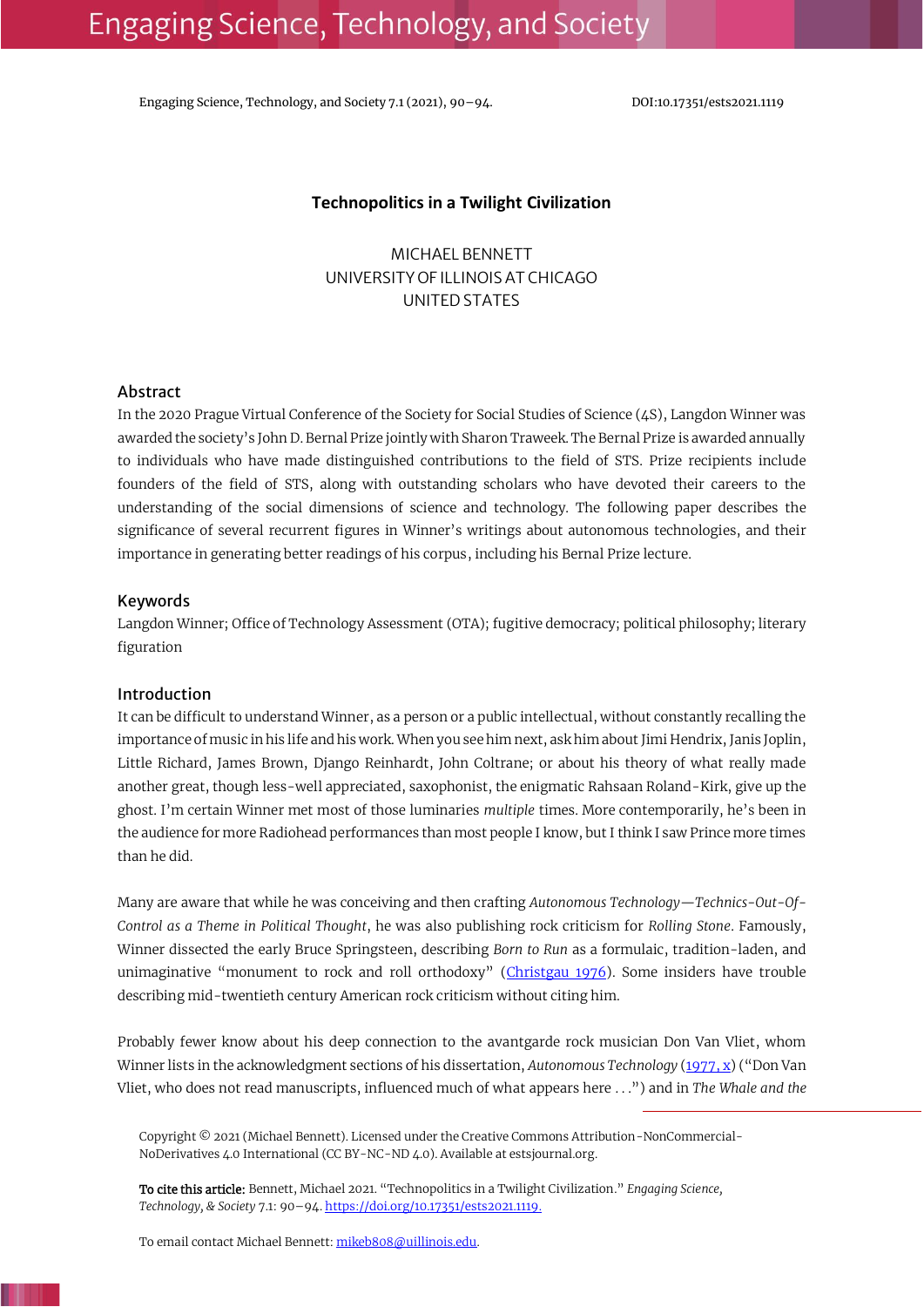*Reactor: A Search for Limits in an Age of High Technology* [\(1986,](#page-4-2) xiii) (". . . Don Van Vliet has often boosted my spirits when I needed it most"), and whom he samples in *On Criticizing Technology*, an essay attacking the technology assessment movement of the day as ill-equipped to address the deepest technosocial puzzles, and presciently published in the same year that the US House of Representatives authorized the Office of Technology Assessment (OTA) into being [\(Winner 1972\)](#page-4-3). Winner deploys a haiku-ish Van Vliet's lyric—

> Given the world I see about me every day/ I think more is really less

—as a poetic, early articulation of what would become Autonomous Technology's radical proposal for epistemological luddism.

Having been produced simultaneously, it is not shocking that Winner's popular music criticism and academic political philosophy cross-pollinate, contaminating one another. Illustratively, rather than as a "derivative" or "unimaginative" artist, he describes Springsteen as an "epigone," a term more often deployed in the context of authors of ancient Greek texts. Influence flows in reverse, from music to philosophy, too, but it manifests in Winner's corpus more strategically, and rarely strictly terminologically. This quality is most apparent in his use of the leitmotif, or a recurrent thematic unit related to a crucial concept or idea.

Like Van Vliet, the OTA, too, is a Winnerian leitmotif, a musicological form transposed into literature.<sup>1</sup>

After the anticipatory 1972 swipe at the governmental unit *avant la lettre*, we find Winner twenty-five years later eulogizing the OTA by name [\(Winner 1997\)](#page-4-4). Then again four years later [\(Winner 2001\)](#page-4-5). Then diplomatically, through allusion, in his 2003 testimony before the US House Committee on Science's session on the societal implications of nanotechnology.

And now, in 2021, the refrain of what we might call Winner's *Blues for the OTA* sounds once more in his Bernal Lecture. But the OTA eulogy now closes with a call for reincarnation.

\*\*\*

<sup>&</sup>lt;sup>1</sup> Another refrain of Winner's corpus appears in his Bernal lecture: reference to Hegel's ([1820\)](#page-4-6) famous aphorism in the Preface to *Philosophy of Right*, "the owl of Minerva spreads its wings only with the falling of the dusk." For Hegel the phrase indicated that philosophy always arrives too late in a problem space to actually effect it positively or substantively. In Winner's musicological arsenal, it does similar work but with a tragicomic, distinctly American twist: in the Bernal lecture the owl is probably shot on sight; pondering the effects of TV on adolescent brains nearly 50 years earlier, in *Autonomous Technology* "Minerva's owl only flies after the late show" [\(Winner 1977, 100\)](#page-4-1).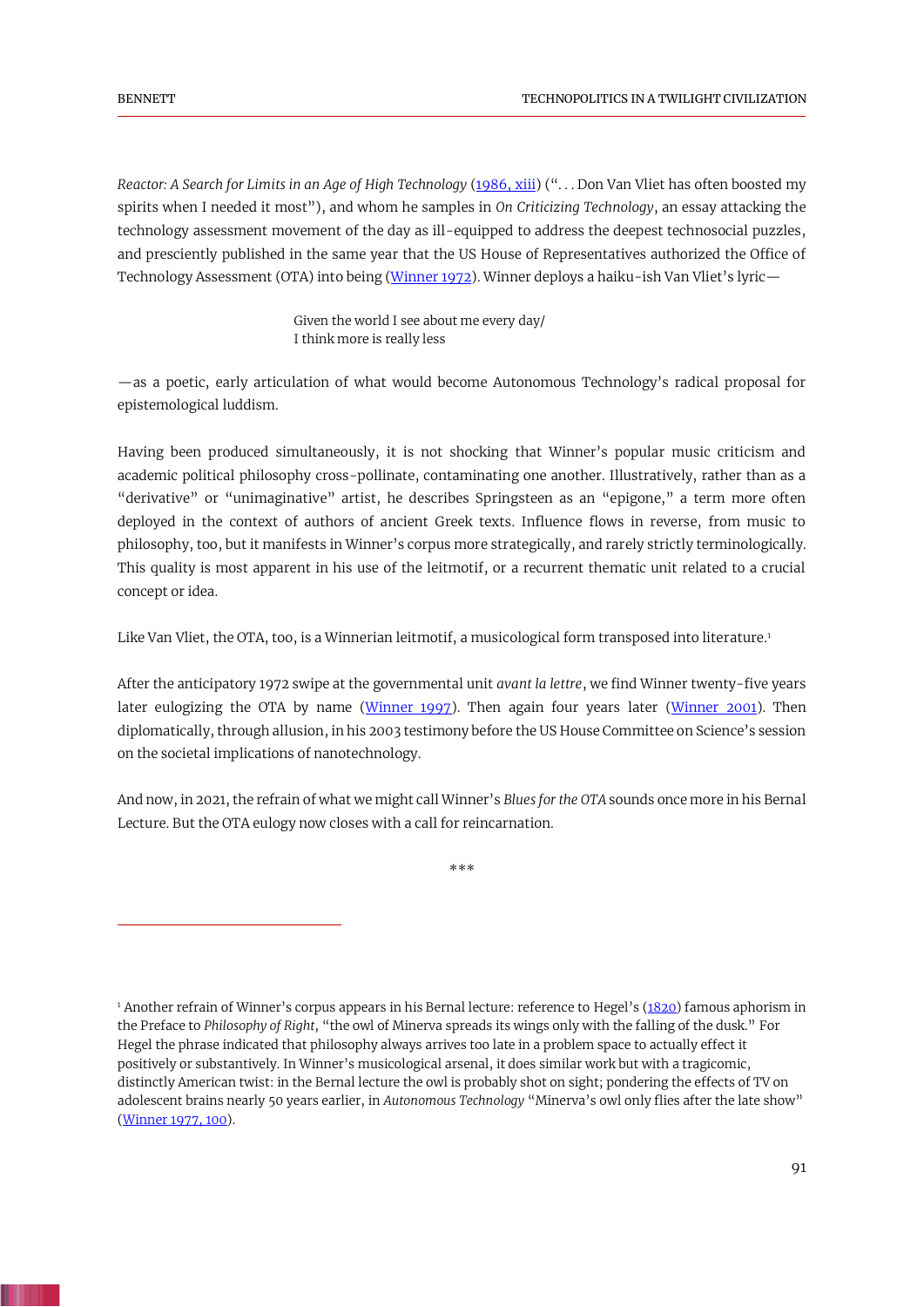The reincarnated OTA should also be read as an indicator of Winner's intellectual genealogy, perhaps even an encrypted figuration of his politico-philosophical heritage.

His undergraduate years in the Political Science Department at the University of California, Berkeley in the early 1960s coincided perfectly with the birth and bloom of the Berkeley School of Political Theory, a tradition noted for "its distinctive way of assembling a historical canon around a contemporary political problem" that brings together "a voice of radical protest" and "a theoretical practice attuned to the future and fate of the demos" (Mathiowetz 2017).

That's a perfect way of describing how Winner has marshalled political thinkers from Plato to Hegel to Nietzsche to Arendt to examine the societal significance of modern technical systems in most of his major works. Springsteen has no monopoly on respect for tradition.

Hanna Pitkin, John Schaar, and Norman Jacobson were prominent members of the School and their impressions are all over *Autonomous Technology*. But Sheldon Wolin, one of foundational members arguably made the most profound and lasting impact on Winner.

Though it crystallized late in his scholarly work, Wolin's notion of "fugitive democracy" would have taken a nascent form while he was at Berkeley, teaching and advising Winner. Fugitive democracy captures the notion that modern, institutionalized democracy displaces a more vital, revolutionary mode of selfgovernance, introducing in its stead hierarchies, expertise, rigid configurations and practices. Revolutionary forces animating more muscular democracy, by comparison, "activate the demos and destroy boundaries that bar access to political experience," and such "transgression is the means by which the demos makes itself political" (Wolin 2016).

Winner's proposal to graft participatory citizens' panels onto a reanimated OTA is an experimental solution to the problem of fugitive democracy, a way to wed revolutionary (i.e., "direct") democracy to an institutionalized form, to house the demos and its transgressive energies within the bounds of a regulating governmental unit.

\*\*\*

Like an Old Testament prophet chastising a wayward autocrat, or an alien visitor in a classic science fiction movie who insists on being taken to your leader, Winner targets the Boss. His lecture is riddled with American Presidents. In it he writes *about* two American Presidential Administrations—Roosevelt's, exemplifying The New Deal; and Trump's, standing in for authoritarian plutocracy—and *to* yet a third: President Biden's, which is presently too young to yet be identified by a distinct attribute or achievement. His suggestion for the embryonic forty-sixth President is fairly concrete: *reanimate the Office of Technology Assessment, but modified such that it not only accommodates* but *privileges and houses the demos*.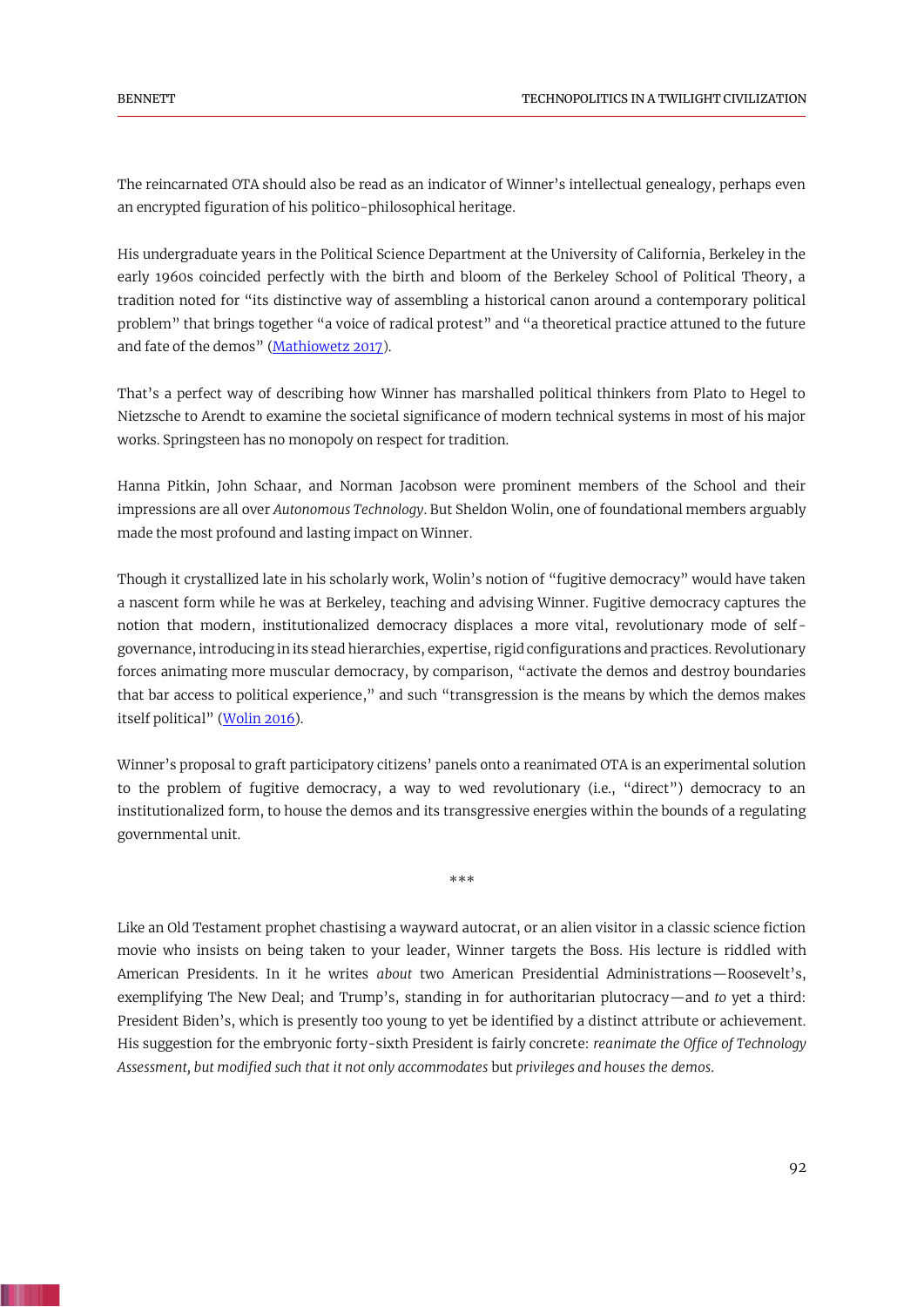And a revivified OTA, augmented with the crucial capacity to incorporate upstream citizen engagement in technoscientific policy and design is a well-timed proposal, for at least two reasons.

First, the global COVID-19 pandemic has violently focused a majority of the human brains on the planet on the intersection of government policy bearing on scientific, medical and technological interventions, on the one hand, and the resultant well-being of the human populations that experience the effects of those intervention, on the other. And, writing in the spring of 2021, it's safe to say many, possibly most, find the outcomes sub-optimal.

A bold proposal to create an advisory governmental unit that would have a decent chance of contributing to better management of future pandemics—as well as a host of other technoscientific matters—while giving lay citizens a meaningful way to contribute to deliberations, seems a complementary action item for an Administration with the political investments of Biden's.

\*\*\*

Second, on January 15 of this year, newly inaugurated President Biden announced that Dr. Alondra Nelson, the 2021-2023 President-elect of 4S, would be joining his Administration in the role of Deputy Director for Science and Society, in the White House Office of Science and Technology Policy. With a productive, wellregarded and -respected STS-er in a White House ostensibly committed to addressing a host of technoscientific puzzles with implications for everything from national infrastructure, to international trade and competition, to transnational circulations of cryptocurrencies and synthetic drugs and fissile materials, to the possibility-quickly-becoming-likelihood of the biosphere's buckling under the weight of the Industrialized World's externalities, could conditions be more ripe for pitching a reanimated OTA?

OTA as musical literary strategy, as figural trace of intellectual genealogy, and as technopolitical jeremiad.

That long shadow that frames Winner's lecture, somehow stretching across time rather than space, and threatening to render vision impossible, is apocalyptic. We dwell in twilit civilizations.<sup>2</sup> And Winner's song of the OTA is appropriately tragic, but not solely so. Fortunately, musical strategies still work in the dark.

#### Author Biography

Dr. Michael Bennett serves as Discovery Partners Institute's Director of Student Experiential Learning Programs at the University of Illinois. In this capacity, he is responsible for directing and overseeing DPI's growing portfolio of formal academic and informal learning programs, and leading a team that implements

<sup>&</sup>lt;sup>2</sup> Another of Sheldon Wolin's students, Professor Cornel West, writing in another context describes twilight civilization in a manner completely consonant with Winner's shadowed vision (see: Gates and West 1996). For West's thoughts on Wolin, see West (2007). As a graduate student, West would have encountered Wolin at Princeton in the mid-seventies.